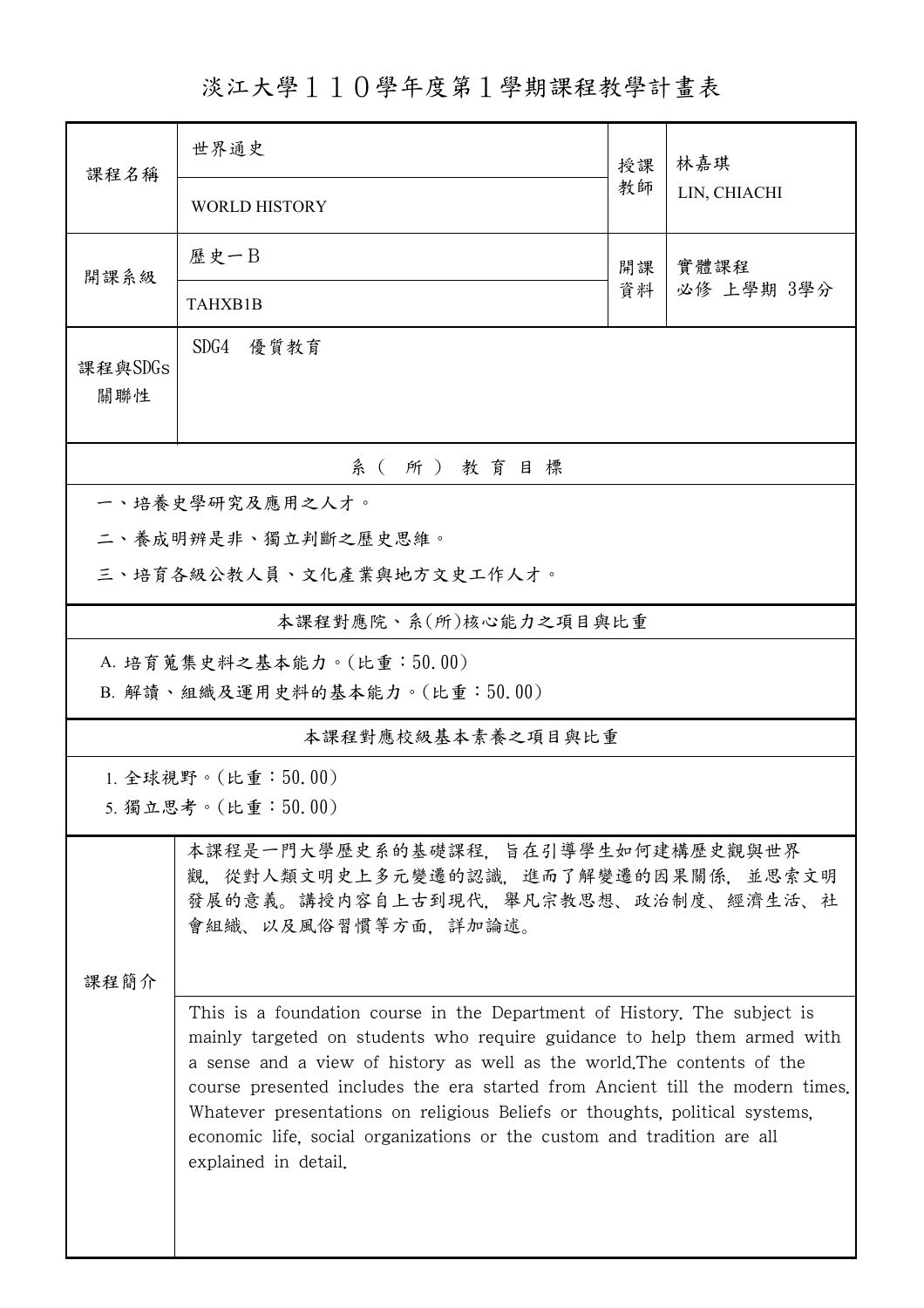## 本課程教學目標與認知、情意、技能目標之對應

將課程教學目標分別對應「認知(Cognitive)」、「情意(Affective)」與「技能(Psychomotor)」 的各目標類型。

一、認知(Cognitive):著重在該科目的事實、概念、程序、後設認知等各類知識之學習。

二、情意(Affective):著重在該科目的興趣、倫理、態度、信念、價值觀等之學習。

三、技能(Psychomotor):著重在該科目的肢體動作或技術操作之學習。

| 序<br>號         | 教學目標(中文)                                     |                                 |                | 教學目標(英文)                                                                                                                                                         |                                              |  |
|----------------|----------------------------------------------|---------------------------------|----------------|------------------------------------------------------------------------------------------------------------------------------------------------------------------|----------------------------------------------|--|
| $\mathbf{1}$   | 學生將能對世界歷史演進過程有通 <br>盤的了解,進而探討世界文明對後<br>世的影響。 |                                 |                | Students will understand thoroughly the course of<br>evolution of World History, and further discuss the<br>influence of World Civilizations in the recent ages. |                                              |  |
| $\overline{2}$ | 幫助學生了解世界文明的發展及其<br>重要的問題與成果                  |                                 |                | To help studens familiar with the major<br>developments, achievements, and problems of the World<br>Civilizations.                                               |                                              |  |
|                |                                              |                                 |                | 教學目標之目標類型、核心能力、基本素養教學方法與評量方式                                                                                                                                     |                                              |  |
| 序號             | 目標類型                                         | 院、系(所)<br>核心能力                  | 校級<br>基本素養     | 教學方法                                                                                                                                                             | 評量方式                                         |  |
| 1              | 認知                                           | A                               | $\overline{1}$ | 講述、討論                                                                                                                                                            | 測驗、作業、討論(含<br>課堂、線上)、報告(含<br>口頭、書面)、活動參<br>與 |  |
| 2              | 認知                                           | <sub>B</sub>                    | 5              | 講述、討論                                                                                                                                                            | 測驗、作業、討論(含<br>課堂、線上)、報告(含<br>口頭、書面)、活動參<br>與 |  |
|                | 授課進度表                                        |                                 |                |                                                                                                                                                                  |                                              |  |
| 週次             | 日期起訖                                         |                                 |                | 內 容 (Subject/Topics)                                                                                                                                             | 備註                                           |  |
| 1              | $110/09/22$ ~<br>110/09/28                   | 導論: 討論建構歐洲歷史觀的幾種面向 早期的人類與<br>文化 |                |                                                                                                                                                                  |                                              |  |
| $\overline{2}$ | $110/09/29$ ~<br>110/10/05                   | 古埃及文化<br>繳交分組名單                 |                |                                                                                                                                                                  |                                              |  |
| 3              | 110/10/06<br>110/10/12                       | 10月11日補假一天;希臘歷史的發展<br>課堂作業I:    |                |                                                                                                                                                                  |                                              |  |
| 4              | $110/10/13$ ~<br>110/10/19                   | 希臘歷史的發展                         |                |                                                                                                                                                                  |                                              |  |
| 5              | $110/10/20$ ~<br>110/10/26                   | 希臘文化的重大成就<br>繳交分組名單與主題          |                |                                                                                                                                                                  |                                              |  |
| 6              | $110/10/27$ ~<br>110/11/02                   | 波希戰爭與希臘化時代                      |                |                                                                                                                                                                  |                                              |  |
| 7              | $110/11/03$ ~<br>110/11/09                   | 羅馬歷史的發展<br>課堂作業II: 地圖           |                |                                                                                                                                                                  |                                              |  |
| 8              | $110/11/10$ ~<br>110/11/16                   | 羅馬文化的成就與影響<br>期末分組大綱報告          |                |                                                                                                                                                                  |                                              |  |
| 9              | $110/11/17$ ~<br>期中考試週<br>110/11/23          |                                 |                |                                                                                                                                                                  |                                              |  |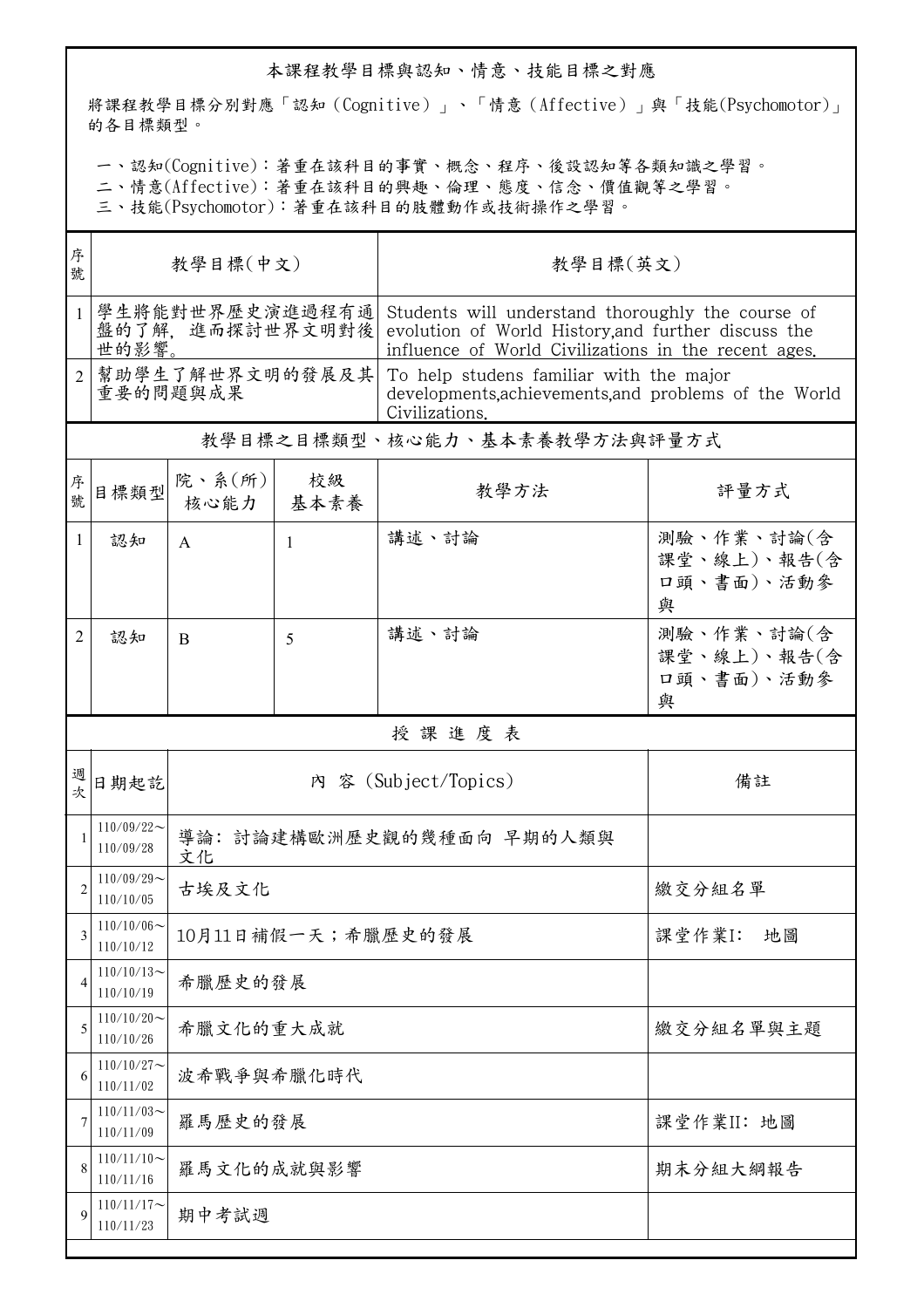| $110/11/24$ ~<br>10<br>110/11/30 | 拜占庭〈東羅馬〉帝國的興衰與成就                                                                                                                                                                                                                                                                                                                                              |                 |
|----------------------------------|---------------------------------------------------------------------------------------------------------------------------------------------------------------------------------------------------------------------------------------------------------------------------------------------------------------------------------------------------------------|-----------------|
| $110/12/01$ ~<br>11<br>110/12/07 | 拜占庭〈東羅馬〉帝國的興衰與成就                                                                                                                                                                                                                                                                                                                                              |                 |
| $110/12/08$ ~<br>12<br>110/12/14 | 伊斯蘭教的興起與十字軍東征                                                                                                                                                                                                                                                                                                                                                 | 活動反思報告          |
| $110/12/15$ ~<br>13<br>110/12/21 | 文藝復興時代                                                                                                                                                                                                                                                                                                                                                        |                 |
| $110/12/22$ ~<br>14<br>110/12/28 | 小手大學問 期末分組報告 I (學號末2碼00-33)                                                                                                                                                                                                                                                                                                                                   |                 |
| $110/12/29$ ~<br>15<br>111/01/04 | 小手大學問 期末分組報告 II (學號末2碼34-66)                                                                                                                                                                                                                                                                                                                                  |                 |
| $111/01/05$ ~<br>16<br>111/01/11 | 小手大學問 期末分組報告 III (學號末2碼67-99)                                                                                                                                                                                                                                                                                                                                 |                 |
| $111/01/12$ ~<br>17<br>111/01/18 | 期末考試週                                                                                                                                                                                                                                                                                                                                                         |                 |
| $111/01/19$ ~<br>18<br>111/01/25 | 文藝復興時代—自主學習                                                                                                                                                                                                                                                                                                                                                   | 分組作業: 上傳至iclass |
| 修課應<br>注意事項                      | 1.請勿睡覺、飲食、看漫畫、打撲克牌、玩掌上型電玩與手機、聊天喧嘩等<br>等。以上皆列入平時考評分數,一次扣總成績3分。<br>2.每堂課點名,點名當下未到者,不予補點名。請假單需於二週內補假,逾期不<br>予受理。<br>3.點名未到達全學期點名次數之記錄二分之一以上者,總成績不予及格。<br>4.作業絕對不得抄襲,轉引資料必定要註明出處,而且禁止整段複製-貼上,抄襲<br>查獲者,此部分成績即不予計算。<br>5.有問題非常歡迎隨時寫信給老師,報告與信件皆請註明姓名、系級、星期<br>幾、第幾節課程的學生,以方便老師解答,回覆。<br>6.如於修課期間,至中央研究院參與相關演講或研討會,並完成心得報告,可酌與加<br>分.<br>7.本課程講義,教師視上課進度,保有異動權.請勿轉載. |                 |
| 教學設備                             | 電腦、投影機                                                                                                                                                                                                                                                                                                                                                        |                 |
| 教科書與<br>教材                       | 1. 王曾才, 《世界通史》, 台北:三民, 2006。<br>2. 約翰. 赫斯特, 《你一定爱讀的極簡歐洲史:為什麼歐洲對現代文明的影響這<br>麼深》, 台北:大是, 2010。<br>3.劉增泉, 《世界文明史》, 台北:五南, 2019。                                                                                                                                                                                                                                  |                 |
|                                  |                                                                                                                                                                                                                                                                                                                                                               |                 |